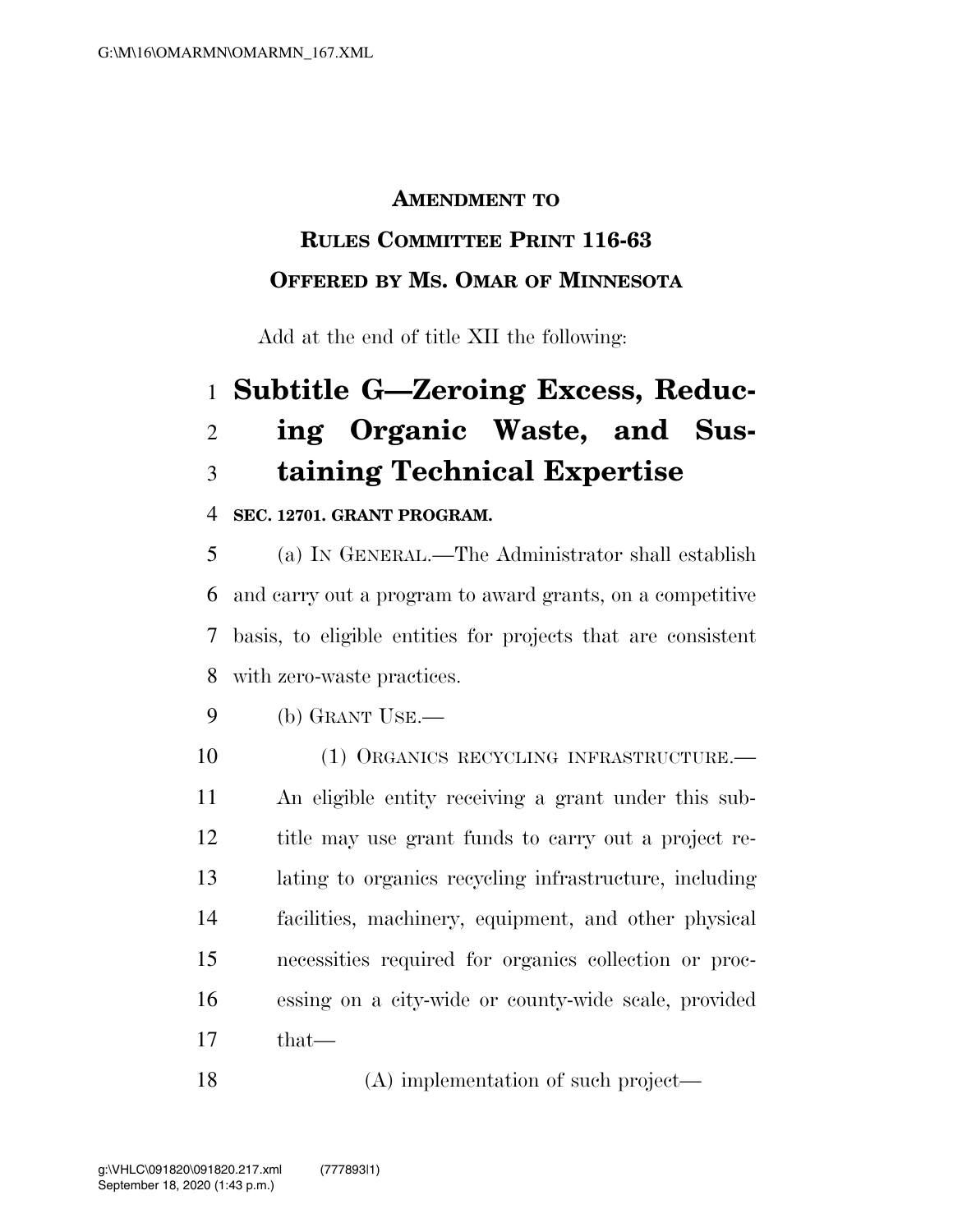| $\mathbf{1}$   | (i) results in increased capacity for               |
|----------------|-----------------------------------------------------|
| $\overline{2}$ | residential and commercial source sepa-             |
| 3              | rated organics streams; and                         |
| $\overline{4}$ | (ii) generates a usable product that                |
| 5              | has demonstrable environmental benefits             |
| 6              | when compared to the input materials,               |
| 7              | such as compost with added nutritional              |
| 8              | content; and                                        |
| 9              | (B) such project does not include mixed-            |
| 10             | waste composting.                                   |
| 11             | (2) ELECTRONIC WASTE REUSE AND RECY-                |
| 12             | CLING.—An eligible entity receiving a grant under   |
| 13             | this subtitle may use grant funds to carry out a    |
| 14             | project relating to electronic waste reuse or recy- |
| 15             | cling, including infrastructure and technology, re- |
| 16             | search and development, and product refurbishment,  |
| 17             | provided that such project—                         |
| 18             | (A) does not include an electronic waste            |
| 19             | "buy-back" program that provides compensa-          |
| 20             | tion for used electronics where such compensa-      |
| 21             | tion is applied as a credit toward the purchase     |
| <u>22</u>      | of additional electronics; and                      |
| 23             | (B) is carried out by an organization cer-          |
| 24             | tified in sustainable electronic waste standards    |
| 25             | by an organization accredited by the National       |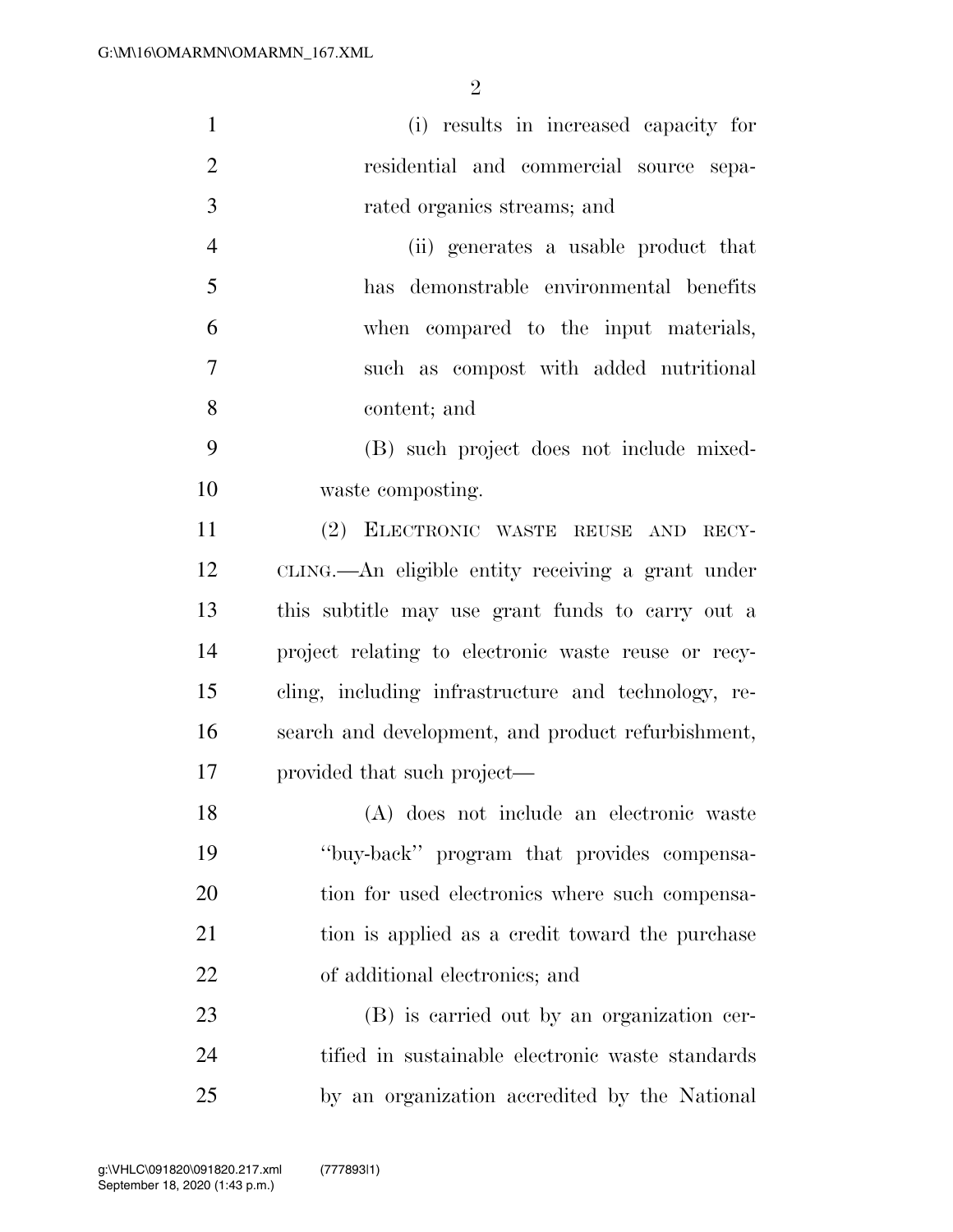| $\mathbf{1}$   | Accreditation Board of the American National           |
|----------------|--------------------------------------------------------|
| $\overline{2}$ | Standards Institute & The American Society of          |
| 3              | Quality, or another accrediting body as deter-         |
| $\overline{4}$ | mined appropriate by the Administrator.                |
| 5              | (3) SOURCE REDUCTION.—An eligible entity re-           |
| 6              | ceiving a grant under this subtitle may use grant      |
| 7              | funds to carry out a project relating to source reduc- |
| 8              | tion, and such project may include—                    |
| 9              | (A) educational programming and outreach               |
| 10             | activities to encourage behavioral changes in          |
| 11             | consumers that result in source reduction; and         |
| 12             | (B) product or manufacturing redesign or               |
| 13             | redevelopment to reduce byproducts, packaging,         |
| 14             | and other outputs if—                                  |
| 15             | (i) the applicable manufacturer—                       |
| 16             | (I) is domestically-owned and op-                      |
| 17             | erated; and                                            |
| 18             | (II) pays a living wage; and                           |
| 19             | (ii) the redevelopment or redesign                     |
| 20             | does not result in higher toxicity of the              |
| 21             | product or byproducts, more complicated                |
| 22             | recyclability of the product or byproducts,            |
| 23             | or increased volume of byproducts com-                 |
| 24             | pared with the original practice.                      |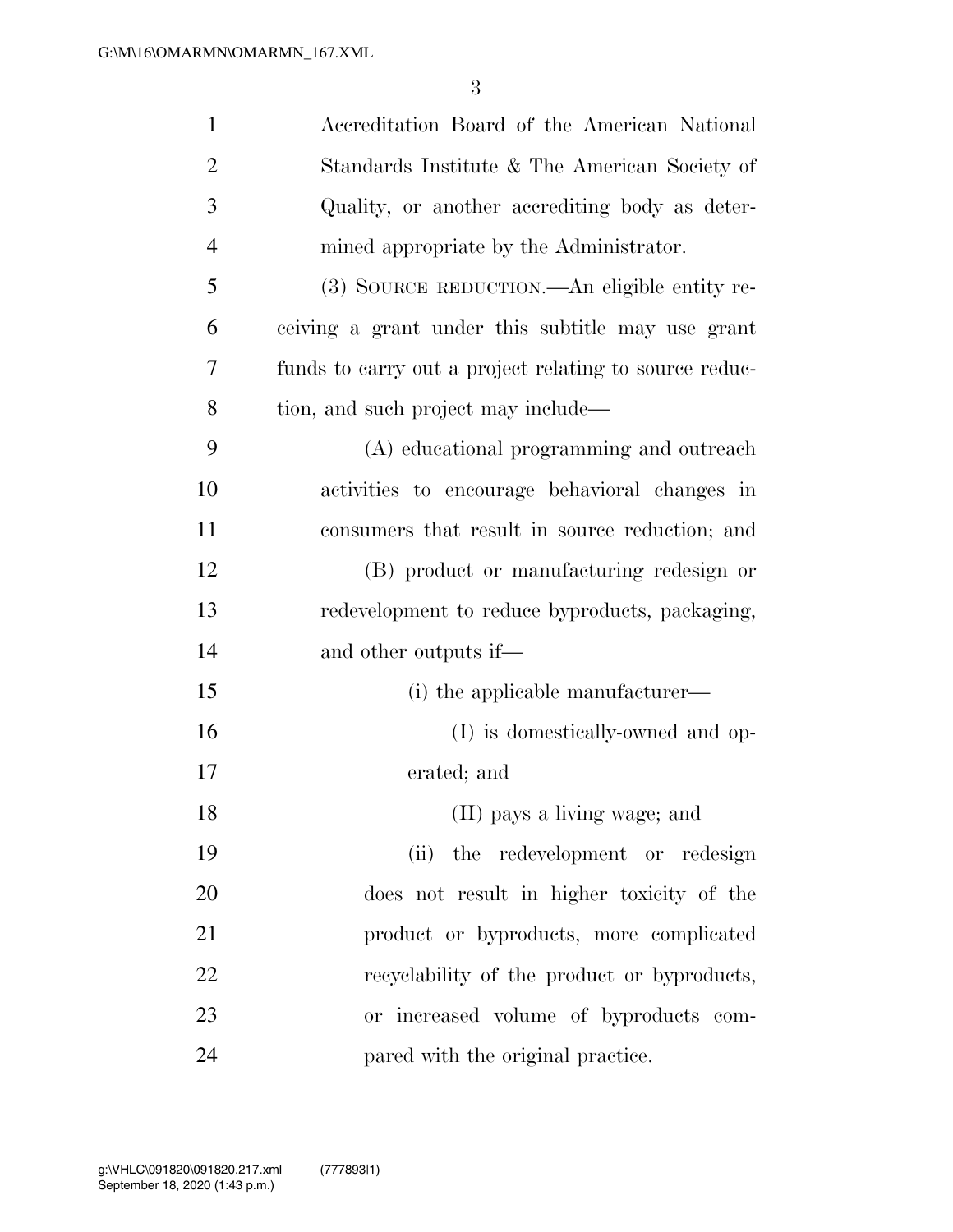| $\mathbf{1}$   | (4) MARKET DEVELOPMENT.—An eligible entity           |
|----------------|------------------------------------------------------|
| $\overline{2}$ | receiving a grant under this subtitle may use grant  |
| 3              | funds to carry out a project relating to market de-  |
| $\overline{4}$ | velopment with respect to source reduction and       |
| 5              | waste prevention, including by creating demand for   |
| 6              | sorted recyclable commodities and refurbished goods  |
| 7              | promoting domestically-owned and operated<br>and     |
| 8              | manufacturing for projects relating to source reduc- |
| 9              | tion or waste prevention, provided that such         |
| 10             | project—                                             |
| 11             | (A) targets easily or commonly recycled              |
| 12             | materials which are disproportionately disposed      |
| 13             | of in landfills or incinerated;                      |
| 14             | (B) addresses the reduction of the volume,           |
| 15             | weight, or toxicity of waste and waste byprod-       |
| 16             | ucts; and                                            |
| 17             | (C) does not conflict with—                          |
| 18             | (i) minimum-content laws, such as                    |
| 19             | post-consumer recycled content require-              |
| 20             | ments;                                               |
| 21             | (ii) beverage container deposits;                    |
| 22             | (iii) programs funded through retail                 |
| 23             | fees for specific products or classes of             |
| 24             | products that use such fees to collect,              |
| 25             | treat, or recycle such products; or                  |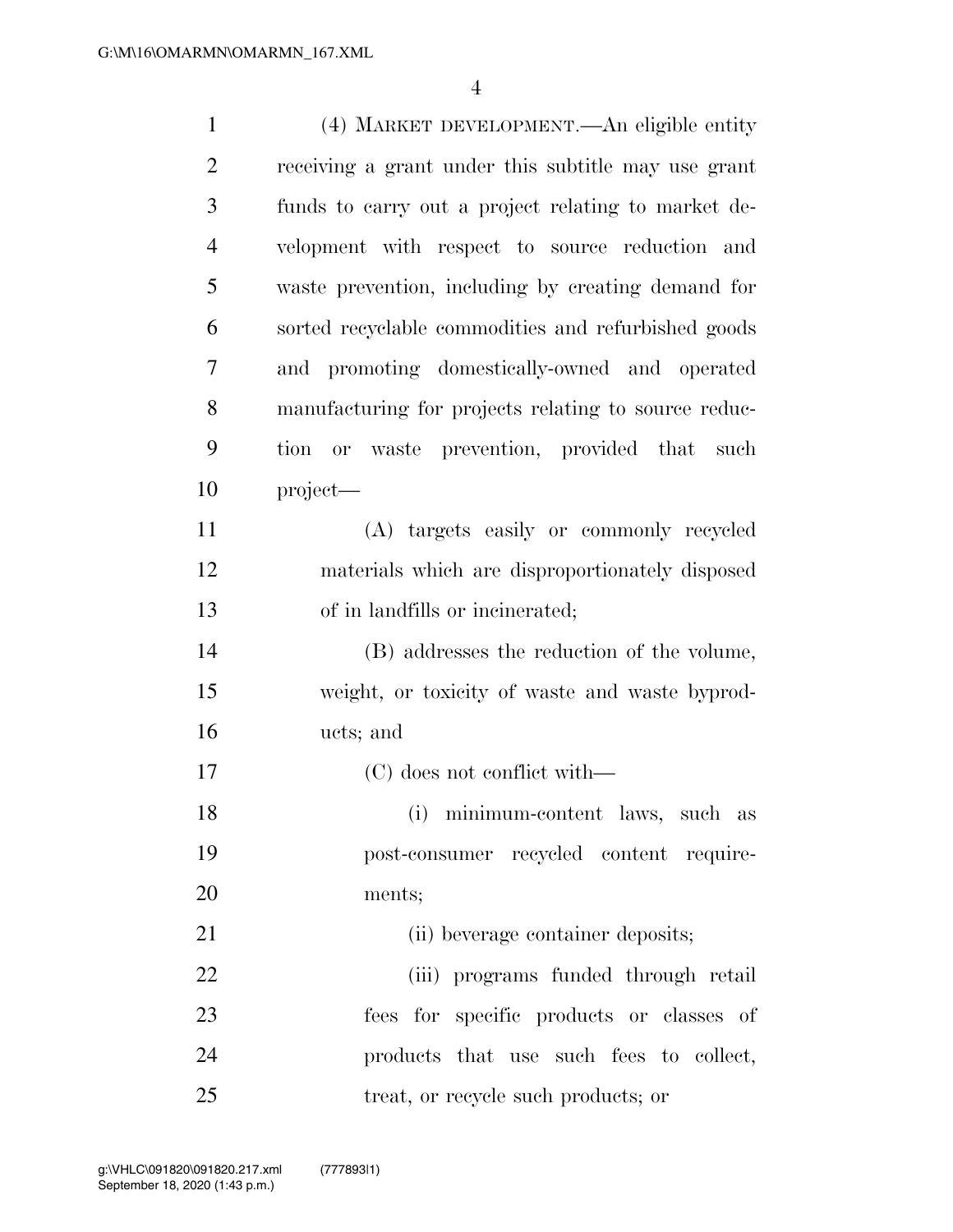| $\mathbf{1}$   | (iv) any applicable recycled product                    |
|----------------|---------------------------------------------------------|
| $\overline{2}$ | procurement laws and expanded sustain-                  |
| 3              | able government purchasing requirements,                |
| $\overline{4}$ | as identified by the Administrator.                     |
| 5              | SEC. 12702. GRANT AWARDS.                               |
| 6              | (a) $APPLICATION$ .                                     |
| 7              | (1) CRITERIA FOR ALL APPLICANTS.—To be eli-             |
| 8              | gible to receive a grant under this subtitle, an eligi- |
| 9              | ble entity shall submit to the Administrator an ap-     |
| 10             | plication at such time and in such form as the Ad-      |
| 11             | ministrator requires, demonstrating that the eligible   |
| 12             | entity—                                                 |
| 13             | (A) has set specific source reduction or                |
| 14             | waste prevention targets;                               |
| 15             | (B) will carry out such project in commu-               |
| 16             | nities that are in the 80th percentile or higher        |
| 17             | for one or more pollutants as noted in the              |
| 18             | EJSCREEN tool, or any successor system, of              |
| 19             | the Environmental Protection Agency; and                |
| 20             | (C) will carry out a project that meets the             |
| 21             | applicable project requirements under section           |
| 22             | $12701(b)$ .                                            |
| 23             | (2) ADDITIONAL APPLICATION CRITERIA FOR                 |
| 24             | NONPROFIT ORGANIZATION.—In the case of an ap-           |
| 25             | plication from an eligible entity that is a nonprofit   |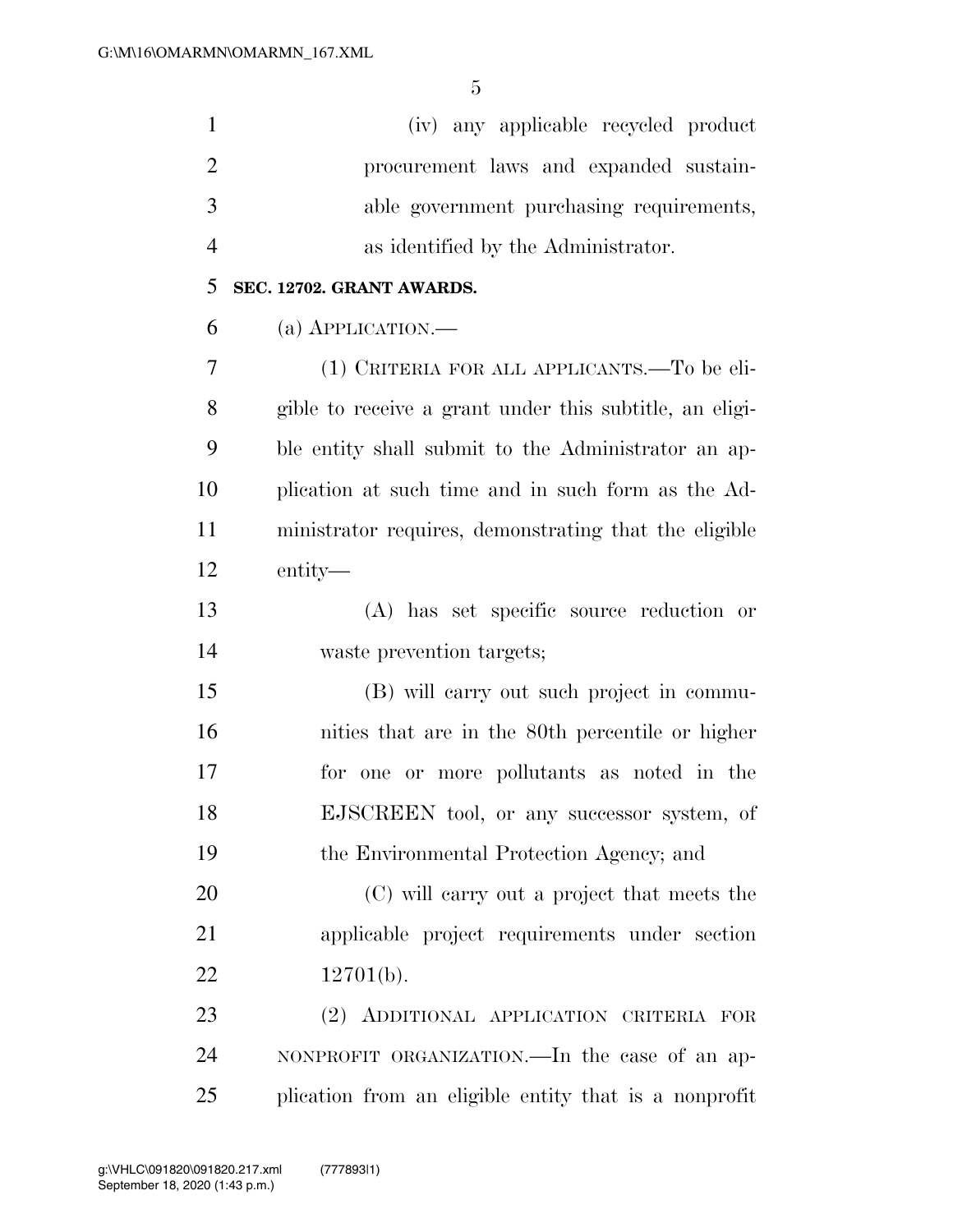| $\mathbf{1}$   | organization, the application shall include a letter of |
|----------------|---------------------------------------------------------|
| $\overline{2}$ | support for the proposed project—                       |
| 3              | (A) from—                                               |
| $\overline{4}$ | $(i)$ a local unit of government; or                    |
| 5              | (ii) a nonprofit organization that—                     |
| 6              | (I) has a demonstrated history of                       |
| 7              | undertaking work in the geographic                      |
| 8              | region where the proposed project is                    |
| 9              | to take place; and                                      |
| 10             | (II) is not involved in the project                     |
| 11             | being proposed; and                                     |
| 12             | (B) containing such information as the Ad-              |
| 13             | ministrator may require.                                |
| 14             | (b) PRIORITY FACTORS.—                                  |
| 15             | (1) IN GENERAL.—In awarding grants under                |
| 16             | this subtitle, the Administrator shall give priority to |
| 17             | eligible entities that—                                 |
| 18             | (A) have statutorily committed to imple-                |
| 19             | menting zero-waste practices;                           |
| 20             | (B) demonstrate how the project to be car-              |
| 21             | ried out with grant funds could lead to the cre-        |
| 22             | ation of new jobs that pay a living wage, with          |
| 23             | preference for projects that create jobs for indi-      |
| 24             | viduals with barriers to employment, as deter-          |
| 25             | mined by the Administrator;                             |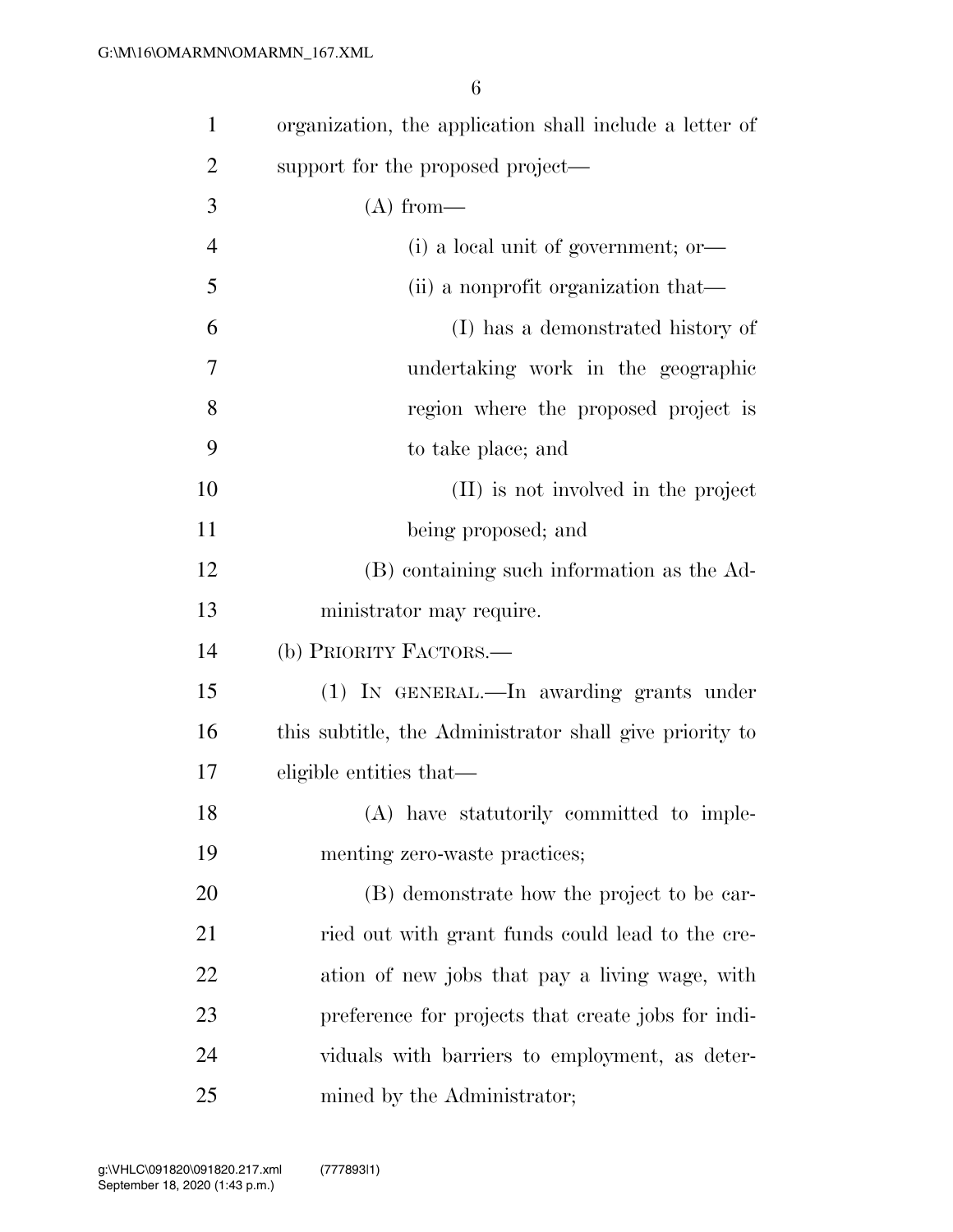| $\mathbf{1}$   | (C) will use grant funds for source reduc-              |
|----------------|---------------------------------------------------------|
| $\overline{2}$ | tion or waste prevention in schools;                    |
| 3              | (D) will use grant funds to employ adapt-               |
| $\overline{4}$ | ive management practices to identify, prevent,          |
| 5              | or address any negative environmental con-              |
| 6              | sequences of the proposed project;                      |
| $\overline{7}$ | (E) have a demonstrated need for addi-                  |
| 8              | tional investment in infrastructure and projects        |
| 9              | to achieve source reduction and waste preven-           |
| 10             | tion targets set by the local unit of government        |
| 11             | that is responsible for waste and recycling             |
| 12             | projects in the geographic area;                        |
| 13             | (F) will use grant funds to develop innova-             |
| 14             | tive or new technologies and strategies for             |
| 15             | source reduction and waste prevention;                  |
| 16             | (G) demonstrate how receiving the grant                 |
| 17             | will encourage further investment in source re-         |
| 18             | duction and waste prevention projects; or               |
| 19             | (H) will incorporate multi-stakeholder in-              |
| 20             | volvement, including nonprofit, commercial, and         |
| 21             | public sector partners, in carrying out a project       |
| 22             | using grant funds.                                      |
| 23             | (2) ZERO-WASTE HIERARCHY.—In determining                |
| 24             | priority between multiple eligible entities who qualify |
| 25             | for priority under paragraph (1), the Administrator     |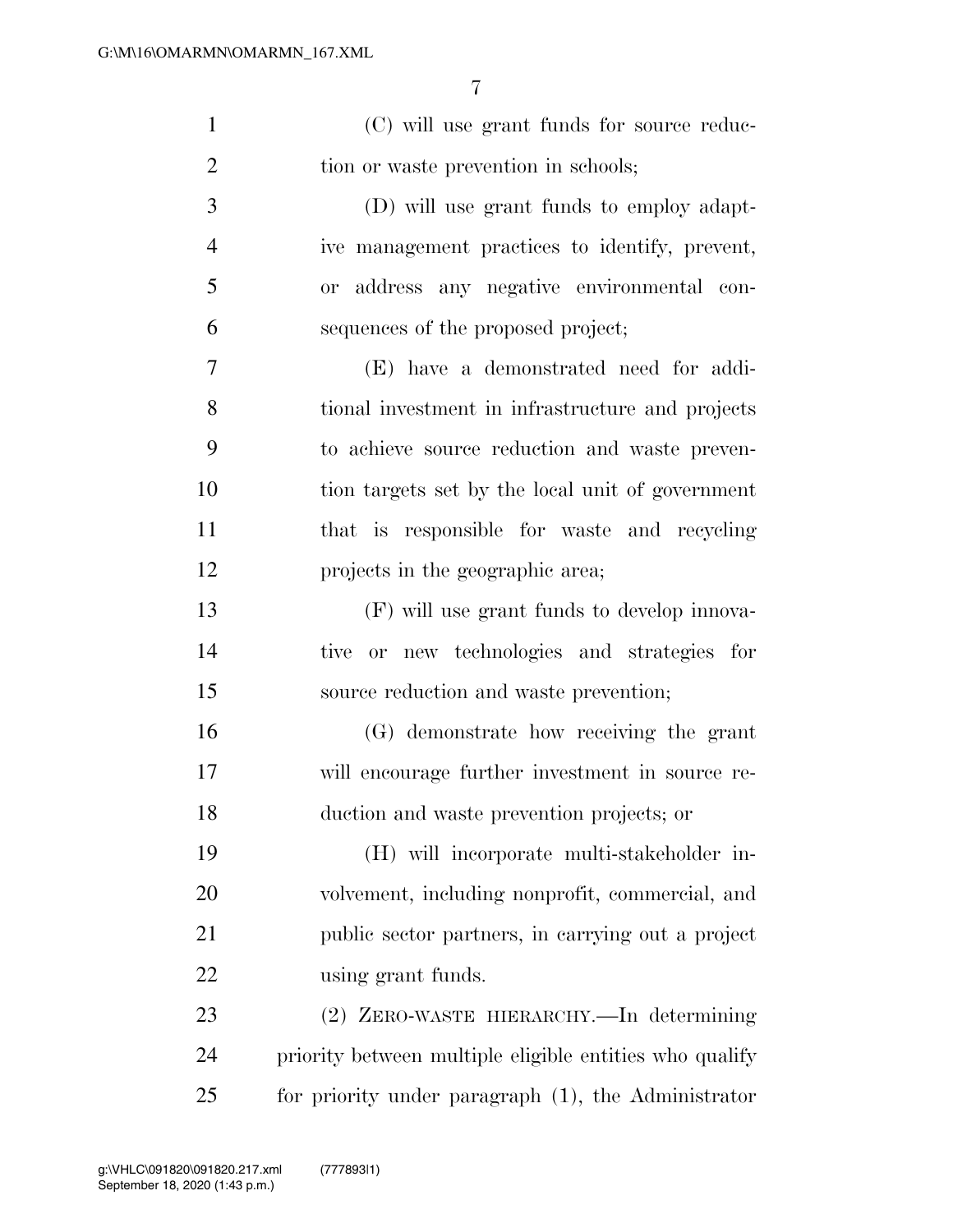shall grant first priority to an eligible entity that can demonstrate how the zero-waste hierarchy was con- sidered with respect to the project to be carried out with grant funds.

#### **SEC. 12703. REPORTING.**

 An eligible entity receiving a grant under this subtitle shall report to the Administrator, at such time and in such form as the Administrator may require, on the results of the project carried out with grant funds and any relevant data requested by the Administrator to track the effective-ness of the program established under section 12701(a).

### **SEC. 12704. ANNUAL CONFERENCE.**

 In each of calendar years 2022 through 2027, the Administrator shall convene an annual conference for eli- gible entities, including eligible entities that have received a grant under this subtitle, and other stakeholders as iden- tified by the Administrator, to provide an opportunity for such eligible entities and stakeholders to share experience and expertise in implementing zero-waste practices.

#### **SEC. 12705. DEFINITIONS.**

In this subtitle:

 (1) ADAPTIVE MANAGEMENT PRACTICES.—The term ''adaptive management practices'' means, with respect to a project, the integration of project de-sign, management, and monitoring to identify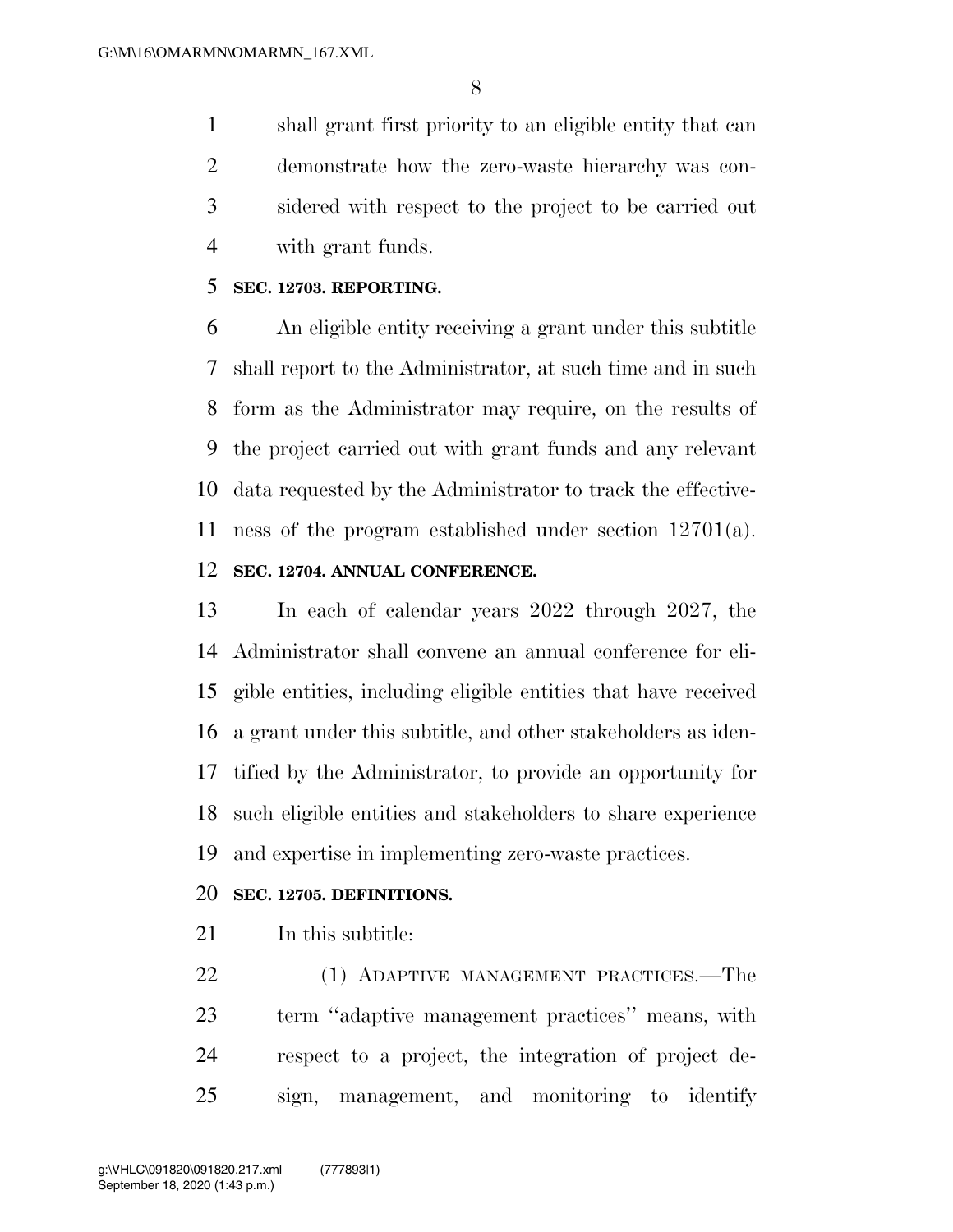| $\mathbf{1}$   | project impacts and outcomes as they arise and ad- |
|----------------|----------------------------------------------------|
| $\overline{2}$ | just behaviors to improve outcomes.                |
| 3              | (2) ADMINISTRATOR.—The term "Adminis-              |
| $\overline{4}$ | trator" means the Administrator of the Environ-    |
| 5              | mental Protection Agency.                          |
| 6              | (3) DOMESTICALLY-OWNED AND OPERATED.—              |
| 7              | The term "domestically-owned and operated" means,  |
| 8              | with respect to a business, a business with—       |
| 9              | (A) headquarters located within the United         |
| 10             | States; and                                        |
| 11             | (B) primary operations carried out in the          |
| 12             | United States.                                     |
| 13             | (4) ELIGIBLE ENTITY.—The term "eligible enti-      |
| 14             | $ty''$ means—                                      |
| 15             | (A) a single unit of State, local, or Tribal       |
| 16             | government;                                        |
| 17             | (B) a consortium of multiple units of              |
| 18             | State, local, or Tribal government;                |
| 19             | (C) one or more units of State, local, or          |
| 20             | Tribal government in coordination with for-        |
| 21             | profit or nonprofit organizations; or              |
| 22             | (D) one or more incorporated nonprofit or-         |
| 23             | ganizations.                                       |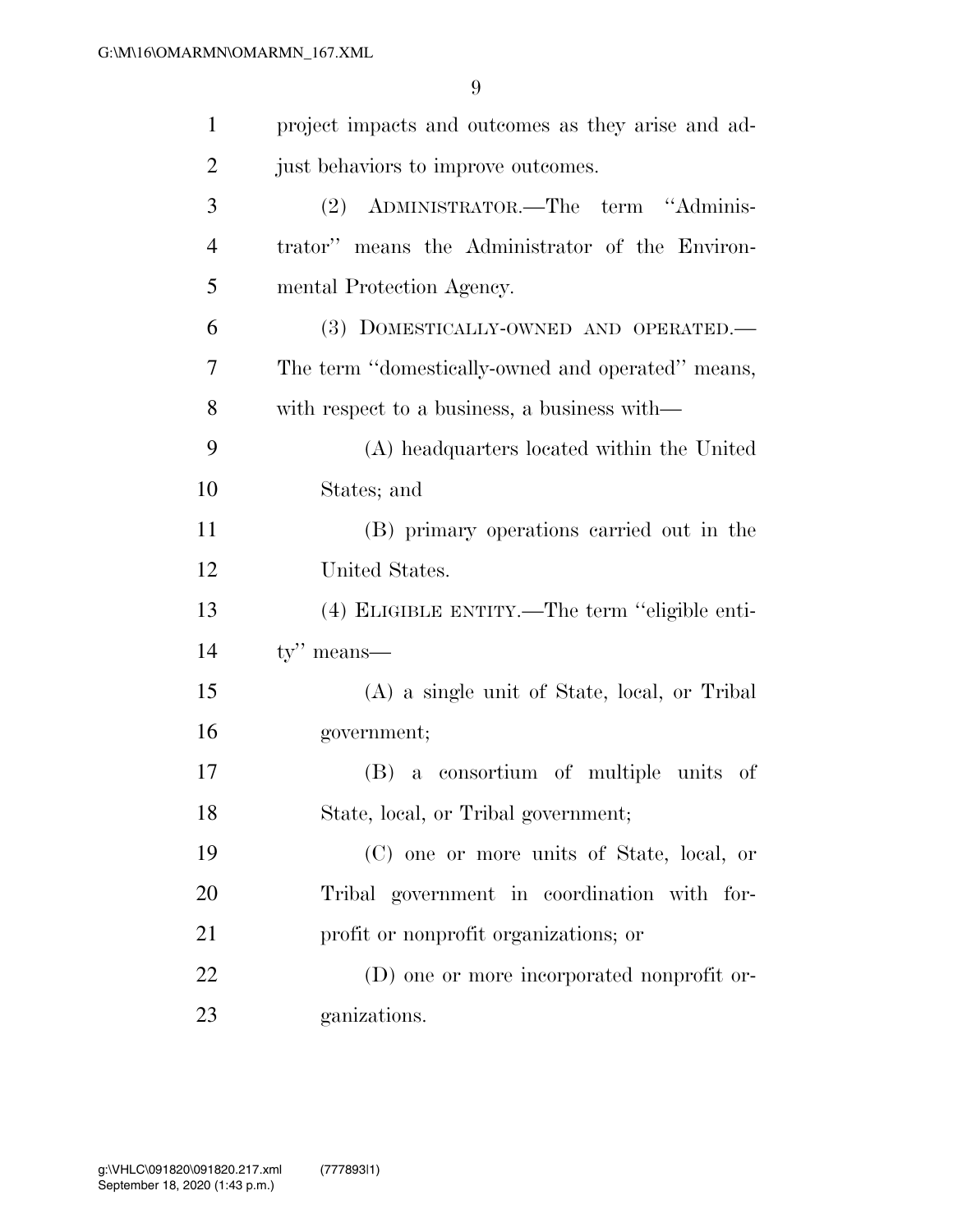| $\mathbf{1}$   | (5) EMBODIED ENERGY.—The term "embodied             |
|----------------|-----------------------------------------------------|
| $\overline{2}$ | energy" means energy that was used to create a      |
| 3              | product or material.                                |
| $\overline{4}$ | $(6)$ LIVING WAGE.—The term "living wage"           |
| 5              | means the minimum income necessary to allow a       |
| 6              | person working 40 hours per week to afford the cost |
| 7              | of housing, food, and other material necessities.   |
| 8              | ORGANICS RECYCLING.—The<br>(7)<br>term              |
| 9              | "organics recycling" means the biological processes |
| 10             | by which organics streams are converted to compost  |
| 11             | which is not harmful to humans, plants, or animals. |
| 12             | (8) RECYCLING.—The term "recycling"—                |
| 13             | (A) means the mechanical processing of              |
| 14             | material that has reached the end of its current    |
| 15             | use into material to be used in the production      |
| 16             | of new products;                                    |
| 17             | (B) does not include incineration or any            |
| 18             | other energy recovery process; and                  |
| 19             | (C) does not include depolymerization or a          |
| 20             | similar process.                                    |
| 21             | $(9)$ REUSE.—The term "reuse"—                      |
| 22             | $(A)$ means—                                        |
| 23             | (i) using a product, packaging, or re-              |
| 24             | source more than once for the same or a             |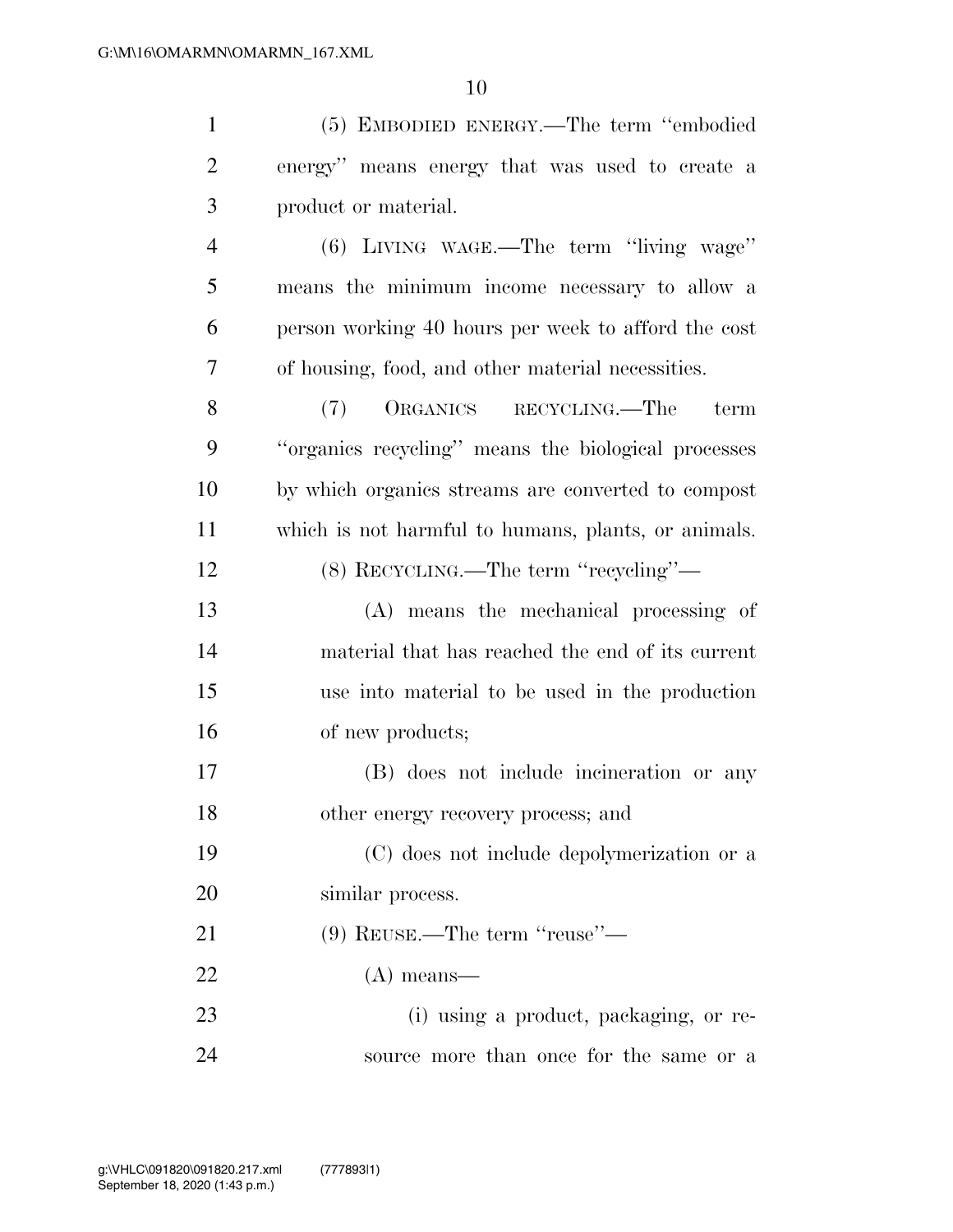| $\mathbf{1}$   | new function with little to no processing;   |
|----------------|----------------------------------------------|
| $\overline{2}$ | <b>or</b>                                    |
| 3              | (ii) repairing a product so it can be        |
| $\overline{4}$ | used longer, sharing or renting it, or sell- |
| 5              | ing or donating it to another party; and     |
| 6              | (B) does not include incineration.           |
| 7              | (10) SOURCE REDUCTION.—The term "source      |
| 8              | reduction"-                                  |
| 9              | $(A)$ includes—                              |
| 10             | (i) activities that reduce consumption       |
| 11             | of products or services that create physical |
| 12             | outputs, such as packaging, that is sec-     |
| 13             | ondary to the intended use of the item       |
| 14             | being consumed;                              |
| 15             | (ii) measures or techniques that re-         |
| 16             | duce the amount of waste generated during    |
| 17             | production processes; and                    |
| 18             | (iii) the reduction or elimination of        |
| 19             | the use of materials which are not able to   |
| 20             | be recycled without degrading the quality    |
| 21             | of the material; and                         |
| 22             | (B) does not include incineration.           |
| 23             | (11) SOURCE SEPARATED.—The term "source      |
| 24             | separated"-                                  |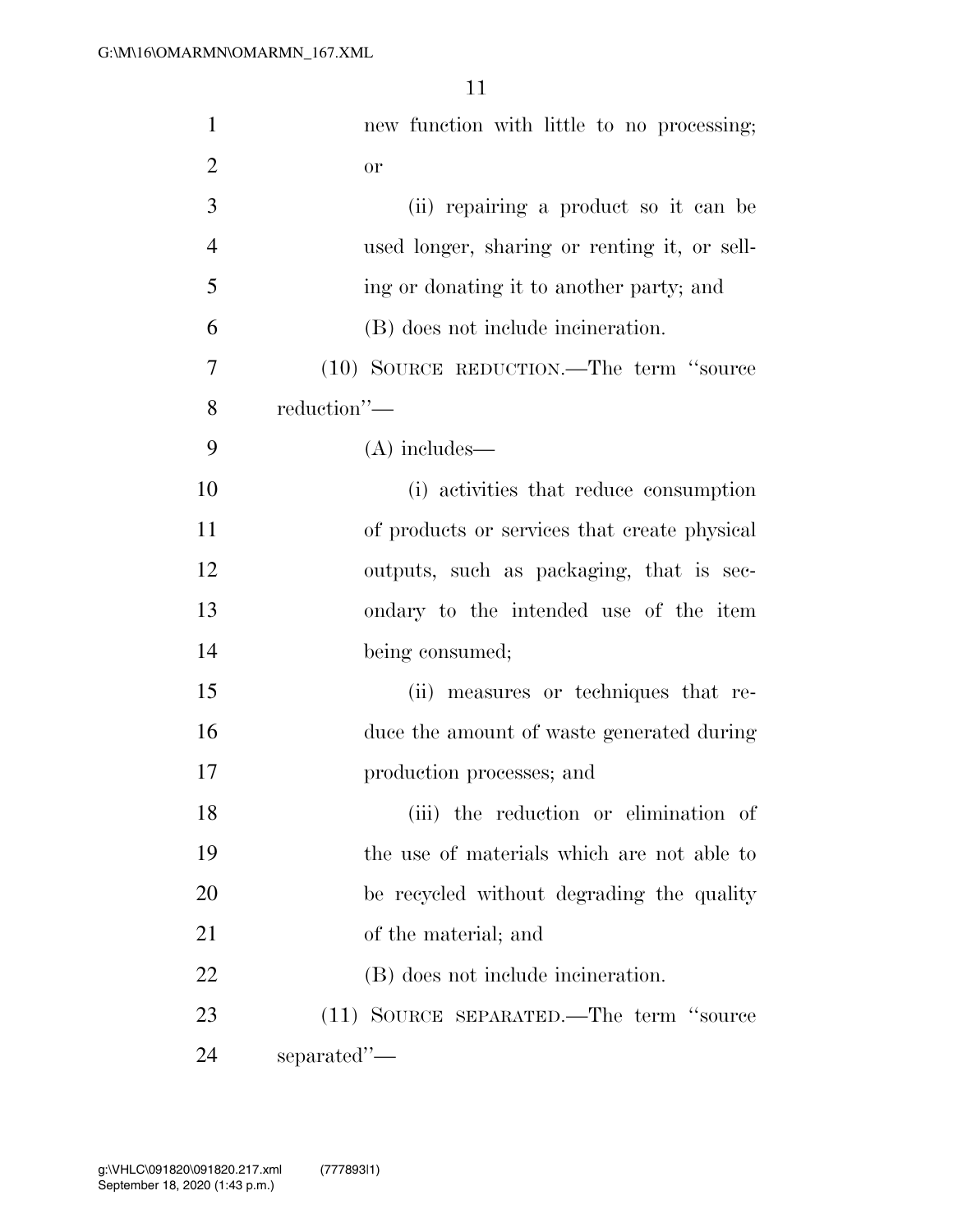(A) means the separation of a stream of recyclable materials at the point of waste cre- ation before the materials are collected and cen-tralized; and

 (B) does not include technologies that sort mixed municipal solid waste into recyclable and non-recyclable materials.

 (12) WASTE PREVENTION.—The term ''waste prevention'' includes reuse, recycling, and other methods to reduce the amount of materials disposed of in landfills or incinerated.

 (13) ZERO-WASTE.—The term ''zero-waste'' means the conservation of all resources by means of responsible production, consumption, reuse, and re- covery of products, packaging, and materials without burning or otherwise destroying embodied energy, with no discharges to land, water, or air that threat-en the environment or human health.

 (14) ZERO-WASTE PRACTICE.—The term ''zero- waste practice'' means a practice used to help achieve zero-waste, including source reduction and waste prevention.